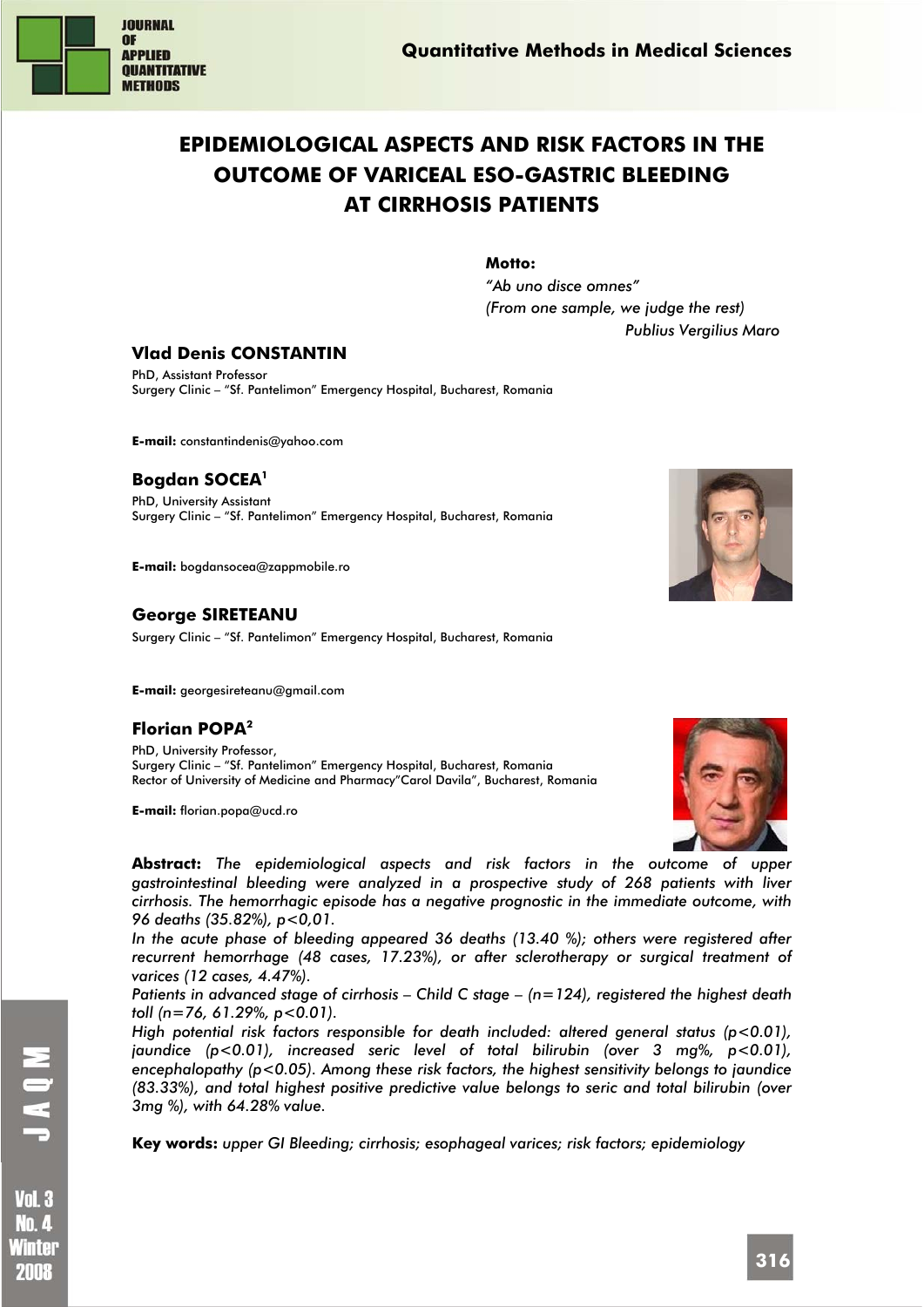

#### **Introduction**

One of the main public health problems with special epidemiological interest – both at the national and the international level – is liver cirrhosis.

Frequently caused by a hepatitis or chronic alcohol use, accompanied by portal hypertension and varices, the prevalence of cirrhosis is upscaling. Gastrointestinal bleeding from portal hypertension carries the highest mortality, ranging from 30 to 40 percent, and has an equally high rate of recurrence (1).

Cirrhosis is associated with a hyperdynamic circulatory state characterized by peripheral and splachnic vasodilatation, decreased mean arterial pressure and increased cardiac output (2).

|  |  | Table 1. Risk factors for variceal hemorrhage (hepatic vein pressure gradient) (3,4,5,6) |  |  |
|--|--|------------------------------------------------------------------------------------------|--|--|
|  |  |                                                                                          |  |  |

|                                | High                     |              | Low                          |                                       |  |
|--------------------------------|--------------------------|--------------|------------------------------|---------------------------------------|--|
| <b>Portal pressure</b>         | $HVPG > 12$ mm Hq        |              | $HVPG < 12$ mm Hq            |                                       |  |
| Varix size and location        | Large esophageal varices |              |                              | Isolated varices in fundus of stomach |  |
| Variceal appearance on         | <b>Red walemarks</b>     | Cherry spots | Hematocystic                 | Diffuse erithema                      |  |
| endoscopy ("red signs")        |                          |              | spots                        |                                       |  |
| <b>Degree of liver failure</b> |                          |              | Child Pugh class C cirrhosis |                                       |  |
| <b>Presence of ascites</b>     | Present                  |              | Absent                       |                                       |  |

#### **Methods**

In the prospective study of the 268 patients we examined different factors, regarding: *clinical data* (age, gender, presence of jaundice, ascites, encephalopathy and altered status), *antecedents* – former upper gastrointestinal bleeding, existence of toxic intake, *characteristic of bleeding* (hematemesis, melena, hematochezia, and associated signs). Hematochezia in the setting of upper GI hemorrhage implies that a minimum of 1000 ml of blood is entering the upper GI tract; red hematemesis with concomitant hematochezia are suggestive for massive brisk bleeding, in this case the mortality being around 30%.

1 *The origins of hemorrhage* – esophageal varices, gastric varices/ portal hypertensive gastropathy, gastric peptic ulcer).

2 *Evolution* – according to the type of treatment.

We used the Child-Pugh classification of patients, by means of 5 criteria: serum albumin, bilirubin, ascites, encephalopathy and protrombin time (each factor has values on a 1 to 3 scale representing the gravity; the final value is the sum of all values for that patient; Child-Pugh A = 5-6, Child-Pugh B = 7-9, Child-Pugh C = 10-15).

The management of hemorrhage comprised 4 main objectives:

1. rapid and effective resuscitation of the patient through i.v./central lines, transfusions of blood to insure an optimal hemodynamic;

2. definitive control of bleeding with medical therapy (hemostats), Sengstaken-Blackmore tube, endoscopic banding and sclerotherapy and the last resource – surgery. Sustaining the liver function and prevention and/or treatment of associated complications was don in the resuscitation unit, in order to fight-off the encephalopathy, cerebral edema,

**No.4** Winter 2008

**317**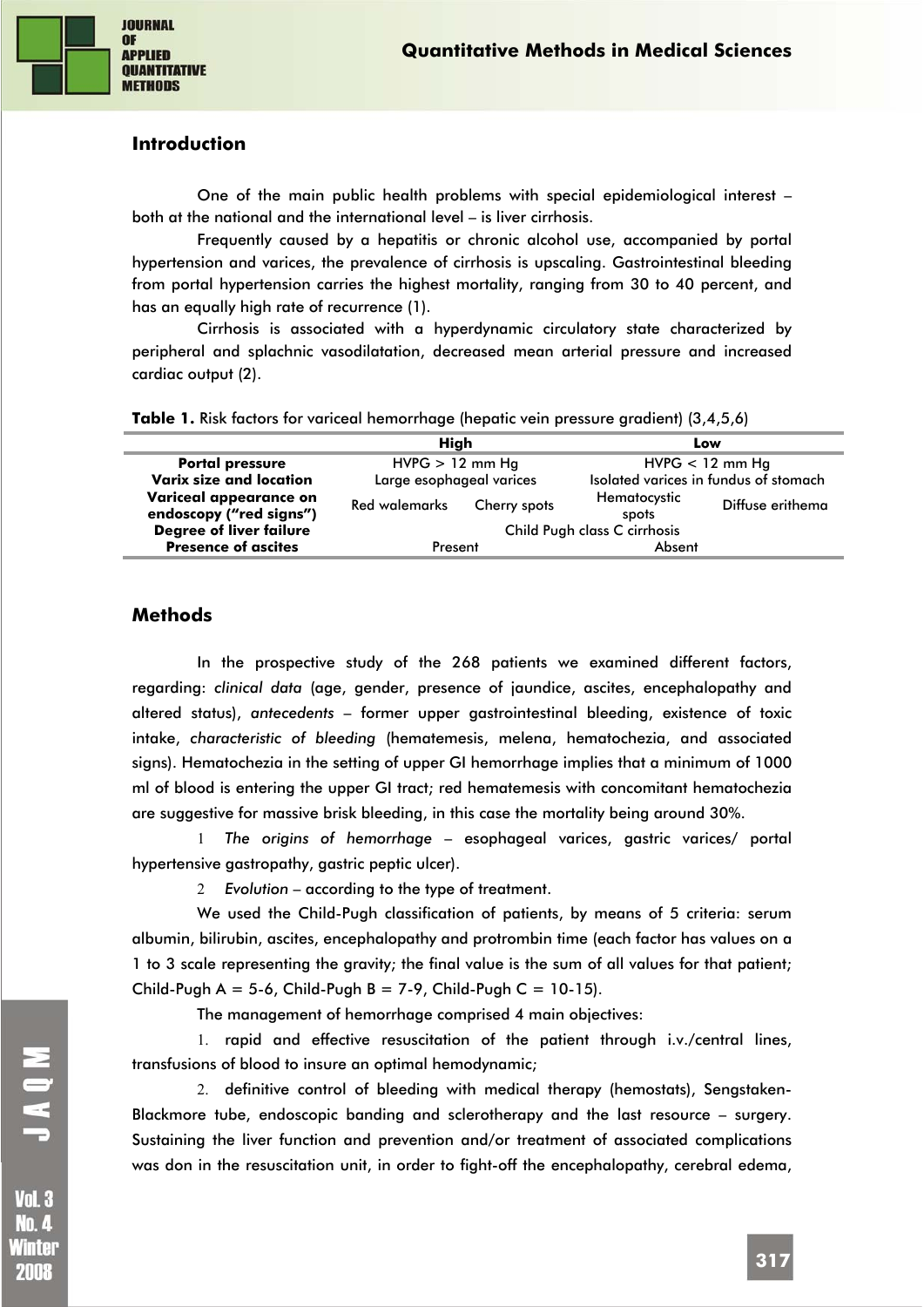

infection and increase the immunity (7,8);

- 3. treatment of the cause;
- 4. prevention of rebleeding (recurrent hemorrhage).

The statistical analysis was made with  $\chi^2$  (chi square) test.

## **Results**

In our paper, the most frequent cause of hemorrhage were ruptured esophageal varices (n=175, %). The clinical and laboratory findings pointed out that the Child-Pugh C stage was met in most cases (n=124).

With definitive hemostasis obtained only in 172 patients, there were 96 deaths (35.82%) registered.





**Figure 1.** Deaths in esophageal varices  $\chi^2$  = 6.6 p<0.01



There were 88 deaths  $(p<0.01)$  due to the ruptured varices; off the total 96 deaths, 36 were registered the acute phase the disease, 48 after an recurrent hemorrhage and other 12 following local hemostasis.

Highest number of deaths was in C stage of cirrhosis (II), p<0.01 patients with altered general condition (figure 3, p<0.01), encephalopathy (figure 4, p<0.05) or jaundice (figure 5, p<0.01).





**Figure 3.** Deaths related to general condition  $\chi^2$  = 9.53 p<0.01

**NONT** 

**Vol. 3 No. 4** Winter 2008

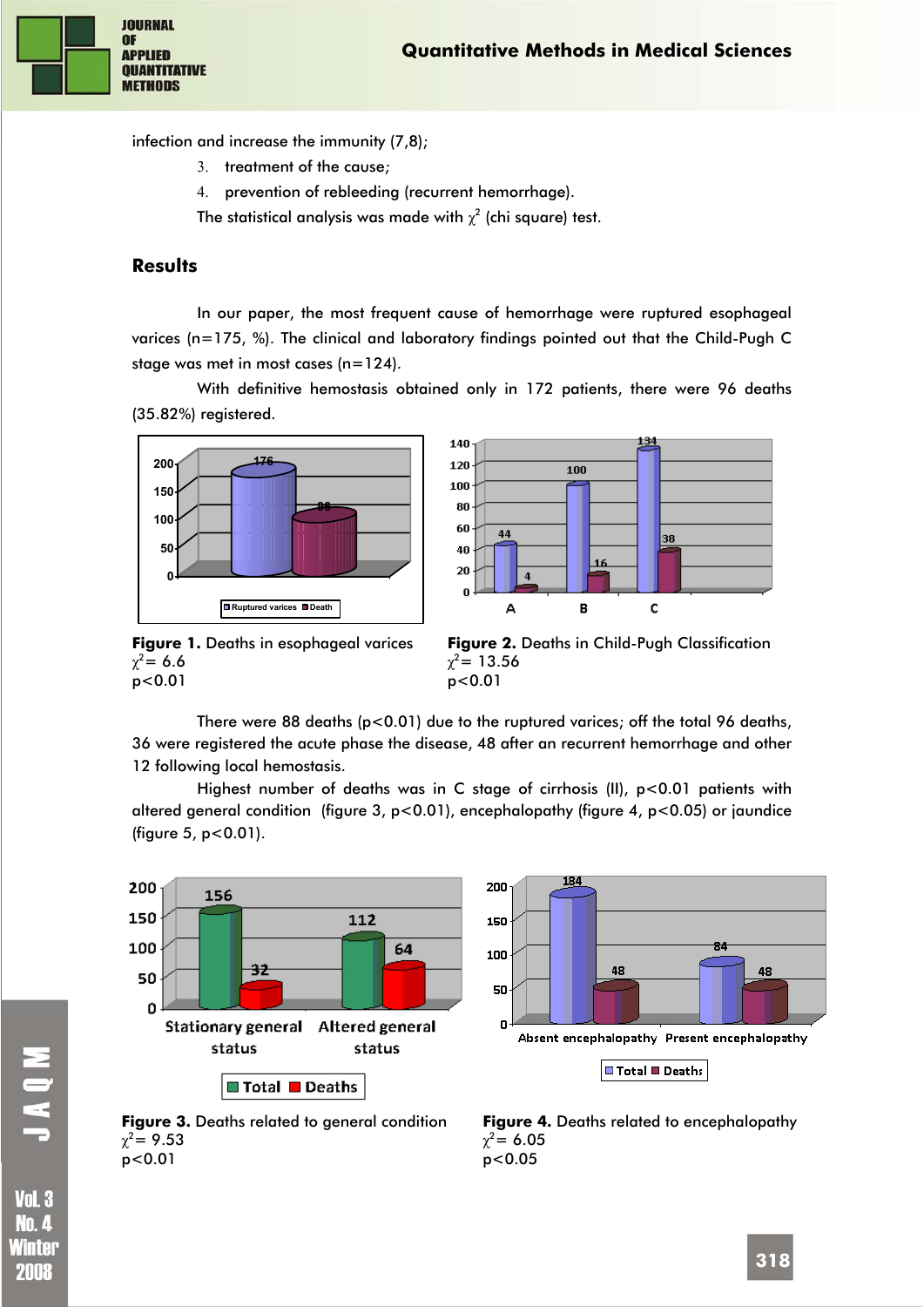



As figured, the main cause of death remains the ruptured varix; upper GI hemorrhage remained the primordial aggravation for patients in Child-Pugh stage B, C, the ensuring hepatico-renal insufficiency being the lethal element.

| <b>Characteristics</b> |                                                    | Total        | <b>Deaths</b> | $\chi^2$ |
|------------------------|----------------------------------------------------|--------------|---------------|----------|
| Gender                 | Female                                             | 76 (28.38%)  | 16 (21.05%)   | 2.51     |
|                        | Male                                               | 192 (71.62%) | 80 (41.66%)   |          |
| Age                    | $< 60$ years                                       | 184 (68.65%) | 60 (32.60%)   | 0.65     |
|                        | $> 60$ years                                       | 84 (31.35%)  | 36 (42.70%)   |          |
|                        | <b>Hematemesis</b>                                 | 200 (74.62%) | 72 (36%)      | 0.016    |
| Type of bleeding       | Melena                                             | 44 (16.42%)  | 16 (36.36%)   |          |
|                        | Combined                                           | 24 (8.95%)   | 8 (33.33%)    |          |
| Arterial blood         | Normal                                             | 184 (68.12%) | 68 (36.95%)   | 1.79     |
| presure                | Decreasing                                         | 64 (23.83%)  | 20 (32.25%)   |          |
|                        | Under 80 mm Hg                                     | 20 (7.46%)   | 18 (90%)      |          |
|                        | <b>Varices</b>                                     | 176 (65.62%) | 88 (50%)      | 11.24    |
| <b>Bleeding cause</b>  | Portal hypertension gastropathy                    | 88 (32.83%)  | 8 (9.09%)     | p < 0.01 |
|                        | Others (peptic ulcer)                              | 4 (1.4%)     | $\Omega$      |          |
|                        | Medical (including Sengstaken-<br>Blackmoore tube) | 124 (46.24%) | 27 (21.77%)   | 2.17     |
| <b>Treatment type</b>  | In recurrent hemorrhage                            | 48 (17.91%)  | 48 (100%)     |          |
|                        | Sclerotherapy                                      | 8(5.97%)     | 2(25%)        |          |
|                        | Surgery (resections, ligatures)                    | 44 (16.42%)  | 4 (9.09%)     |          |
| Child-Pugh             | A                                                  | 44 (16.42%)  | 4 (9.99%)     | 13.56    |
| classification         | В                                                  | 100 (37.31%) | 16 (16%)      | p < 0.02 |
|                        | c                                                  | 124 (46.27%) | 76 (61.27%)   |          |

#### **Table 2.** Generalities

Statistical significance was relevant for several risk factors, as early predictors, with key roles in triggering the deaths of cirrhosis patients with upper GI bleeding:

- 1. altered general status (p<0.01)
- 2. stage C of Child-Pugh classification of cirrhosis (p<0.01)
- 3. anatomical cause of hemorrhage (p<0.01)
- 4. serum bilirubin over 3 mg% (p<0.001)
- 5. encephalopathy (p<0.05).

**Vol. 3 No. 4** Winter 2008

NOVI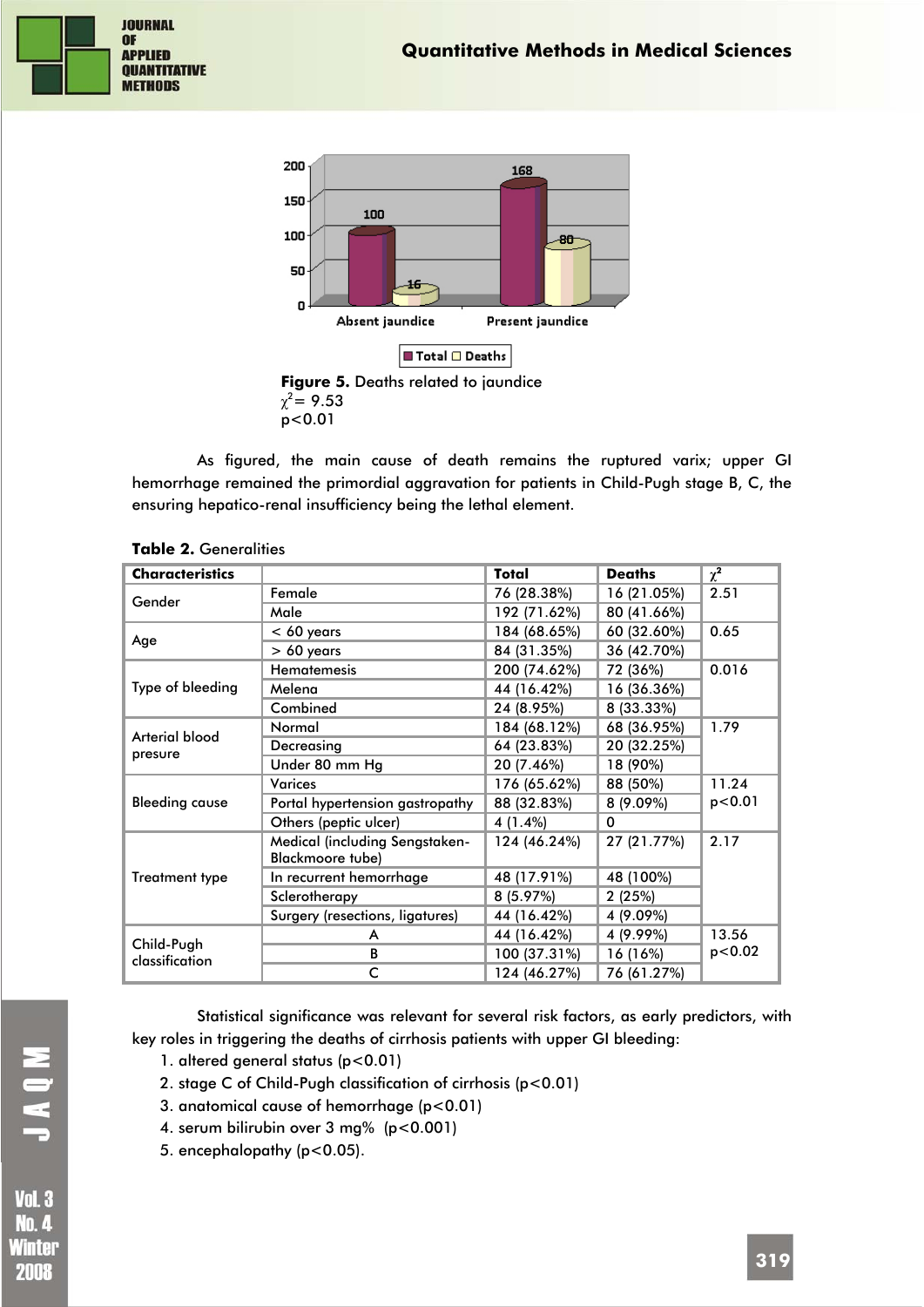

The highest sensibility belonged to jaundice (83.33%), while the positive predictive value (<50%) belonged to serum bilirubin >3mg%.

#### **Discussions**

It is stated that approximately 1/3 of cirrhosis patients will develop in one stage of evolution an upper GI hemorrhage and in the vast majority of cases (approximately 80%) it will be due to variceal bleeding; auxiliary lesions may be present, like hypertensive portal gastropathy (30-40%) or peptic ulcer (7-10%) (9,10,11,12).

Similar percentages were obtained in our study (see table 2).

New varices develop in 5-15% patients with cirrhosis (each year), and enlarge by 4%-10% each year. Of the 30-40% patients who develop variceal bleeding, only 40 to 50 percent of actively bleeding varices will spontaneously stop bleeding (7,13,14).

This variability of phenomena requires attentive statistical analysis.

Regarding the risk of rupturing varices, the endoscopic data collected by NIEC (North Italian Endoscopic Club) established a predictability of the hemorrhage onset; varices with the size bigger than 5 mm, associated with "red dots" have a greater bleeding risk than small varices (70% opposed to 7%), p<0.001 (10,15,16,17,18). The stage of cirrhosis, with impairment of hemostasis, will directly influence the gravity of hemorrhage; the hepatic venous pressure higher than 12 mm Hg will induce the increase of the bleeding risk (9,19).

| <b>Characteristics</b> |                         | Total             | <b>Deaths</b> | $\chi^2$ |  |
|------------------------|-------------------------|-------------------|---------------|----------|--|
|                        | Hemorrhage              | Yes: 144 (53.73%) | 52 (36.11%)   | 0.02     |  |
|                        |                         | No: 4 (46.27%)    | 44 (35.48%)   |          |  |
| Antecedents            | Ascites                 | Yes: 164 (61.19%) | 48 (29.26%)   | 1.97     |  |
|                        |                         | No: 104 (38.81%)  | 48 (46.15%)   |          |  |
|                        | Use of aggressive       | Yes: 124 (83.58%) | 76 (33.92%)   | 0.527    |  |
|                        | drugs                   | No: 44 (16.42%)   | 20 (45.45%)   |          |  |
|                        | Altered general         | Yes: 112 (41.79%) | 64 (57.14%)   | 9.53     |  |
|                        | status                  | No: 156 (58.21%)  | 32 (20.51%)   | p < 0.01 |  |
|                        | Jaundice                | Yes: 168 (62.68%) | 80 (47.11%)   | 6.91     |  |
| Clinical exam          |                         | No: 100 (37.32%)  | 16 (16%)      | p < 0.01 |  |
|                        | Ascites                 | Yes: 160 (59.47%) | 60 (37.50%)   | 0.12     |  |
|                        |                         | No: 104 (40.63%)  | 36 (33.33%)   |          |  |
|                        | Encephalopathy          | Yes: 84 (31.34%)  | 48 (57.14%)   | 6.045    |  |
|                        |                         | No: 184 (68.66%)  | 48 (26.08%)   | p < 0.05 |  |
| Endoscopical data      | <b>Ruptured varices</b> | Yes: 176 (65.67%) | 88 (50%)      | 6.6      |  |
|                        |                         | No: 92 (34.33%)   | 8(8.69%)      | p < 0.01 |  |

**Table 3.** Clinical and endoscopic findings

The 32 cirrhotic patients in our study, with fast decreasing blood pressure, registered a mortality of  $n=10$  (31.25%), while the mortality scored to 90% ( $n=9$ ), for the 10 patients hospitalized in hemorrhagic shock: international data acknowledges also high percentage mortality (approximately 20%) for the cirrhosis patients with severe upper GI bleeding (12).

The anemia, with low hematocrit value, and also maintaining the blood pressure only with saline i.v., can facilitate and increase the severity of bleeding (20). Likewise, in *table 4*, in our study, patients with hematocrit value under 25%, registered 88 deaths

**No.4** Winter 2008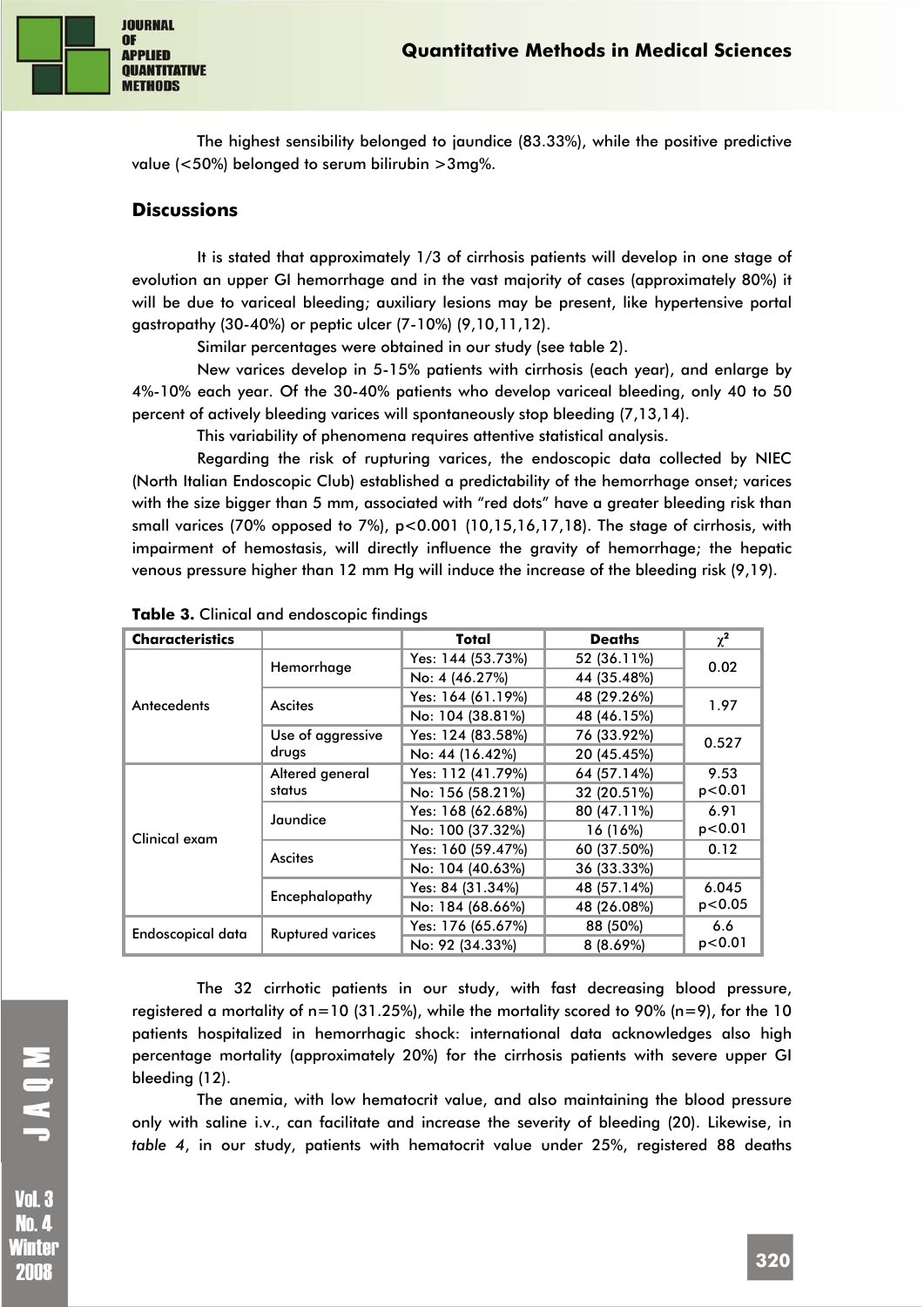(59.09%).

| <b>Characteristics</b>    |                      | Total                      | <b>Deaths</b> | $\chi^2$       |  |
|---------------------------|----------------------|----------------------------|---------------|----------------|--|
| Hematocrit value          | >25%                 | 180 (67.16%)               | 44 (45.83%)   | 0.20           |  |
|                           | 88 (32.89%)<br>< 25% |                            | 52 (59.09%)   |                |  |
| <b>Bilirubin</b>          | $<$ 3 mg/dl          | 156 (58.21%)               | 24 (15.38%)   | 16.98          |  |
|                           | $>3$ mg/dl           | 112 (41.79%)               | 72 (64.27%)   | p < 0.001      |  |
| Prothrombin time          | >40%                 | 184 (69.42%)               | 64 (34.27%)   | 0.068          |  |
|                           | $<$ 40%              | 84 (31.34%)                | 32 (38.09%)   |                |  |
| <b>Albumin</b>            | $>3g\%$              | 156 (58.21%)               | 44 (28.20%)   | 2.36           |  |
|                           | $<$ 3g%              | 112 (41.79%)               | 52 (46.42%)   |                |  |
| Liver transaminases       | $<$ 100 U/L          | 160 (59.76%)               | 52 (32.5%)    | $\mathsf{N}$   |  |
| (ALT, AST)                | $>100$ U/L           | 108 (40.29%)               | 44 (40.74%)   |                |  |
| Blood urea nitrogen       | $<$ 60 mg%           | 164 (61.19%)               | 58 (35.36%)   | $\overline{N}$ |  |
|                           | $>60$ mg%            | 104 (38.8%)<br>38 (38.46%) |               |                |  |
| Sodium (Na <sup>+</sup> ) | $>130$ mEq/L         | 192 (71.64%)               | 64 (33.33%)   | N              |  |
|                           | $>130$ mEq/L         | 76 (28.35%)                | 32 (42.1%)    |                |  |
| Potassium $(K^+)$         | $>3$ mEq/L           | 198 (73.83%)               | 72 (37.5%)    | N              |  |
|                           | $<$ 3mEq/L           | 70 (26.11%)                | 24 (34.28%)   |                |  |

#### **Table 4.** Laboratory findings (data)

*N – not significant* 

Directives are to use blood transfusions in upper GI bleeding at the cirrhotic patients with hematocrit value less than 25%, eventually frozen plasma.

The highest positive predictive value belongs to serum bilirubin levels higher than 3 mg% (p<0.001). One other predictive factor is recurrent hemorrhage which is present in 50% of the complicated cirrhosis (with anterior bleeding). Another issue is *infection*, with clear predictive role in the early recurrence of hemorrhage; infection is proved in 60-70% of cirrhosis patients and is caused by the lower immunity of these patients, the catheterization of body cavities, assisted ventilation. That was justification for the compulsory introduction of antibiotic protection in the therapeutic protocol.

The Baveno criteria were used to demarcate the recurrent hemorrhage: *zero time* is considered the full stop of bleeding, with no blood on nasogastric tube, no bleeding on endoscopy and stable vital signs for 24 hours. Early recurrent hemorrhage is considered premature bleeding after *zero time*; recurrent hemorrhage implies that after 10 days from *zero time*, there is hemorrhage that necessitates at least 2 units of blood at 6 hours interval, or hemostasis with red blood or endoscopy with bleeding stigmata (21,22).

With at least 30,000 deaths in USA, the hospitalization rate of 1/1000 and the 8- 10% mortality, the upper GI bleeding remains in the focus of clinical teams of experts. In Europe, there is an incidence of 45-100 hospitalizations/100000 for upper GI bleed, with a case ratio of 3:2 males versus females; its incidence strongly correlates with increased age, 20 to 30 times higher in 70-80 year old patients compared with patients in the second decade of life. The lethality in Europe averages around 4-5% for less than 60 years old patients to more than 20% in patients over 80 years old. The mortality range for gastroesophageal varices is 4-20% (22).

The remarkable issue is the unlowering curve of upper GI bleed mortality in the past 25-30 years, in disregard to the technical progresses – medical, endoscopical therapy that should have contributed to lessen the hemorrhage. The explanation dwells in the fact that the highest percentage of upper GI bleeding occurs in the elderly, with a rather sever

Winter 2008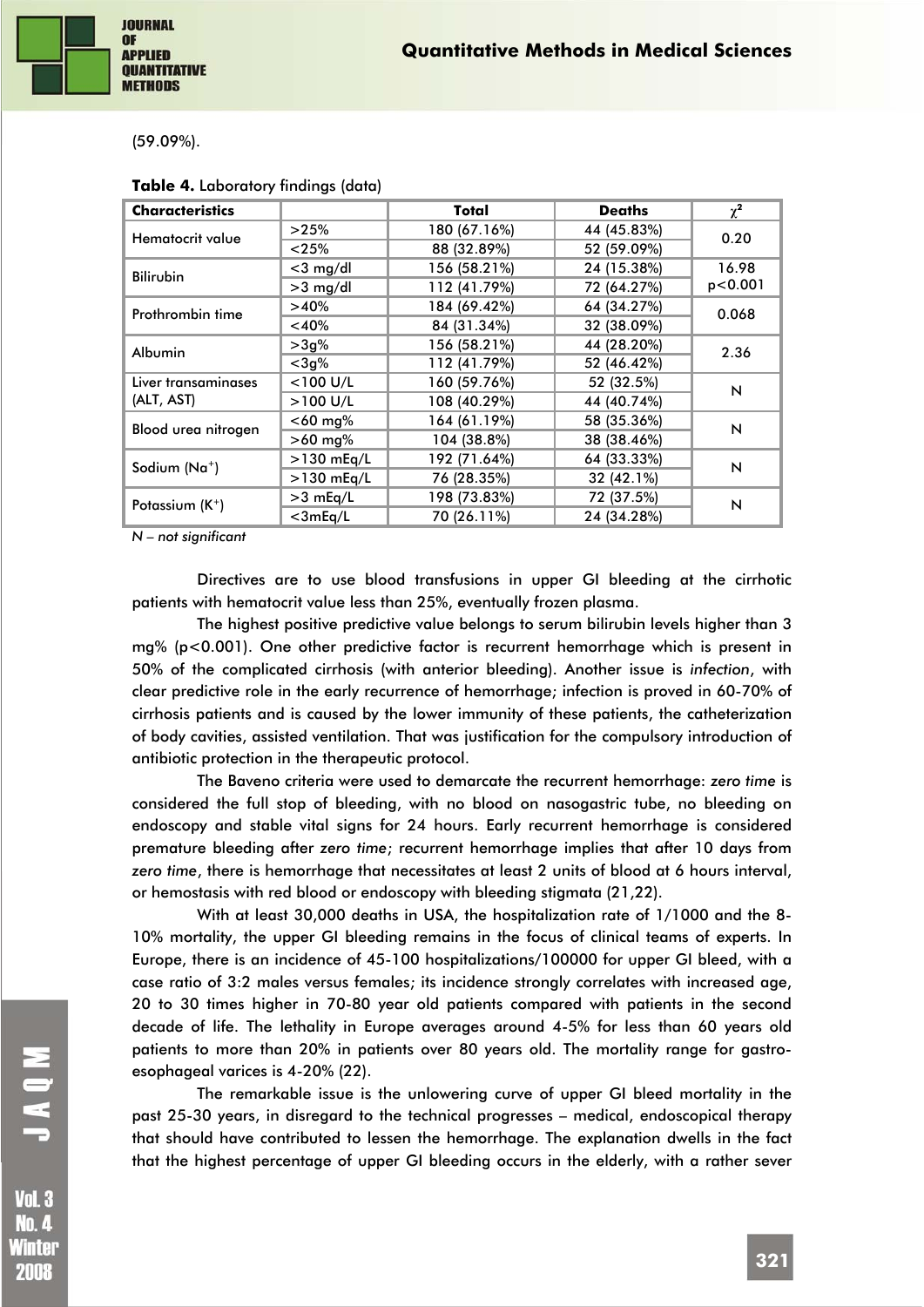

prognostic due to comorbidities, anticoagulant medication (over 45% of patients with upper GI bleed have over 60 years).

Varices frequently complicate end-stage liver disease, with more than 30% compensated cirrhotic patient and 60% decompensate cirrhotic having varices at the time of diagnostic.

Definitive hemostasis (n=124, 61.17%) used medical measures, endoscopy or surgical intervention (23).

The therapeutically protocol is represented in table 5.

|  |  | Table 5. Therapeutical management stabilization |  |
|--|--|-------------------------------------------------|--|
|  |  |                                                 |  |

| 1. Stabilization with i.v. fluids, reverse coagulopathy.                                                                   |
|----------------------------------------------------------------------------------------------------------------------------|
| 2. Initiation with octreotide or vasopressin with nitrates.                                                                |
| 3. Endoscopic evaluation with sclerotherapy or banding.                                                                    |
| 4. Multiple endoscopic sessions for variceal obliteration or TIPS/ surgical shunt/ angiographic<br>shunt/liver transplant. |
| 5. Secondary prophylaxis with nonselective $\beta$ -blockers $\pm$ nitrates.                                               |

During initial hemodynamic stabilization, the clinician must devise on orderly approach that will expedite diagnosis and treatment. Consulting a team of specialists that includes the internist, gastroenterologist, surgeon and interventional radiologist may provide the optimal management for the patient.

#### **Conclusions**

Upper GI bleeding is the most frequently met in cirrhosis patients with ruptured varices (p<0.01), the prognostic is not propitious in the immediate evolution of the hemorrhage (p<0.01), because of the high death toll (35.81%).

Most death were noted in the advanced stages (Child-Pugh stage C),  $p < 0.01$ .

The risk factors in initiation of deaths were: encephalopathy (p<0.05), jaundice (p<0.01), altered general status (p<0.01), serum bilirubin level over 3 mg% (p<0.001).

The greatest sensibility belonged to jaundice (83.33%) and the highest positive predictive value belonged to serum bilirubin values over 3 mg% (64.28%).

|                        | Total | <b>Deaths</b> | Sensibility | Positive predictive value |
|------------------------|-------|---------------|-------------|---------------------------|
| Encephalopathy         | 84    | 48            | 50%         | 57.14%                    |
| Altered general status | 112   | 64            | 66.66%      | 57.14%                    |
| Jaundice               | 168   | 80            | 83.33%      | 47.61%                    |
| Bilirubin $>3$ mg%     | 112   | 72            | 75%         | 64.28%                    |

Child-Pugh C stage 124 76 79.16% 61.29%

**Table 6.** Risk factors in immediate evolution of hemorrhage of cirrhotic (24,25)

## **Bibliography**

- 1. Avgerinos, A. and Armonis, A. **Balloon tamponade technique and efficiency in variceal hemorrhage,** Scoud Journal Gastroenterology, 1994, 207:11
- 2. Bancu, S. **Tratamentul chirurgical al hipertensiunii portale,** Editura Universitara "Carol Davila", Bucharest, 2003

MOVL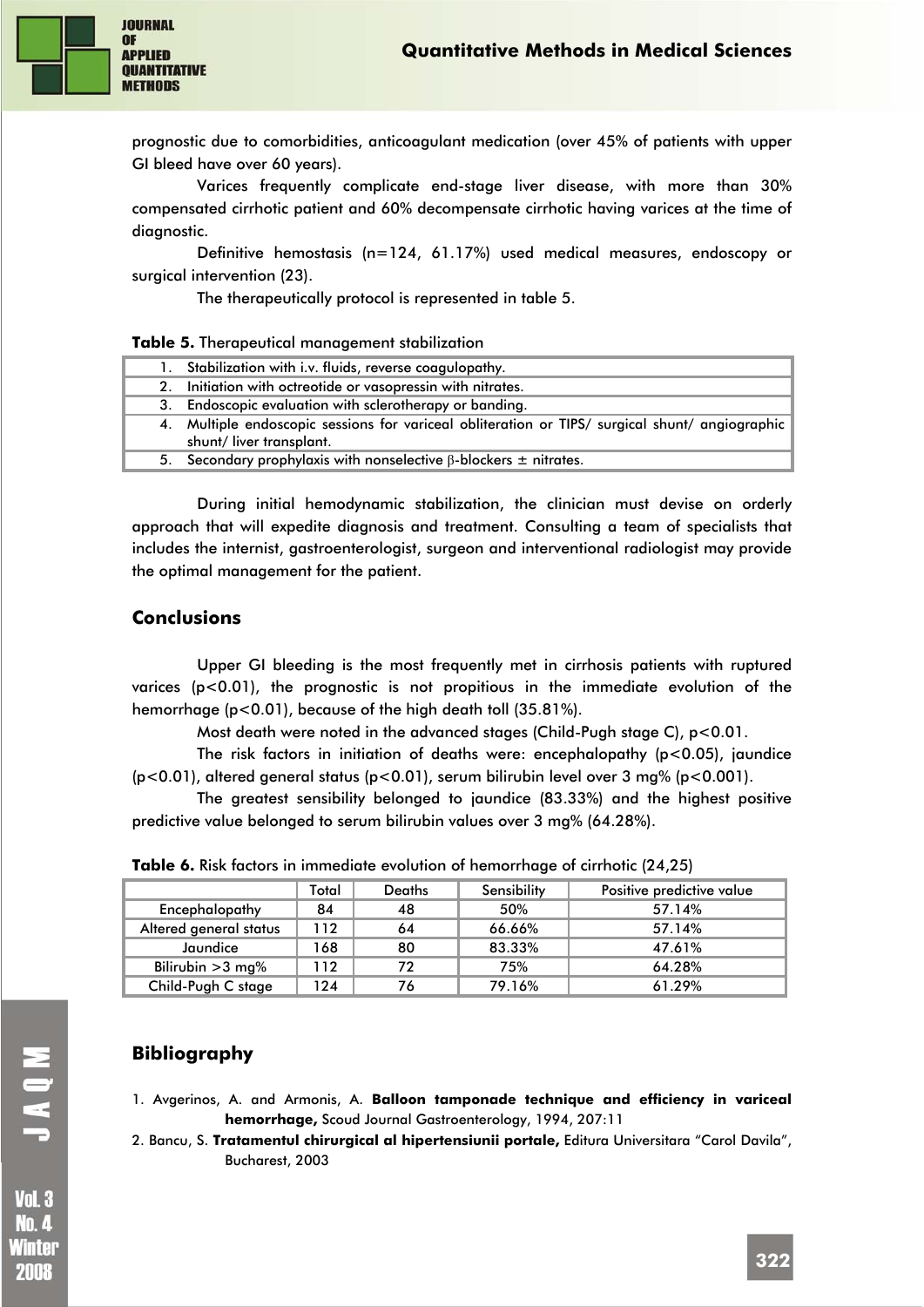

- 3. Ben-Ari, Z., Cardin, F., McCornick, A.P., Wannamethee, G. and Burroughs, A.K. **A predictive model for failure to control bleeding during acute variceal hemorrhage,** Journal Hepatology, 1999, 31:443
- 4. Bildazola, M., Kravetz, D., Argonz, J. *et al.* **Efficacy of octreotide and sclerotherapy in the treatment of acute variceal bleeding in cirrhotic patients .A prospective, multicentric and randomized clinical trial,** Scand J Gastroenterol, 35, 2000, pp. 419-425
- 5. Block, K.P. and Reichelderfer, M. **Endoscopic therapy of variceal hemorrhage,** in Knechtle, S.J. (ed.) "Portal Hypertension Futura", Armonk, NY, 1998, pp. 27-55
- 6. Bosch, J., Abraldes, J.G. and Groszmann, R. **Current management of portal hypertension,** J Hepatol 2003, suppl, 1: s54
- 7. Brett, B.T., Hayes, P.C. and Jalan, R.**Primary prophylaxis of variceal bleeding in cirrhosis,** Europe Journal Gastroenteral Hepatology, 2001, 13:349
- 8. Burlui, D. **The surgery of portal hypertension,** Editura Medicala, Bucharest, 1980
- 9. Cheng, Y.S., Pan, S., Lien, G.S. *et al.* **Adjuvant sclerotherapy after ligation for the treatment of esophageal varices: a prospective, randomized long-term study,** Gastrointest Endosc, 53, 2001, pp. 566-571
- 10. D'Amico, G., Morabito, A., Paliaro, I. and Marubini, E. **Survival and prognostic indicators in compensated and decompensated cirrhosis,** Dig Dis Sci, 1986, pp. 31-46
- 11. Dagher, L. and Burroughs, A. **Variceal bleeding and portal hypertensive gastropathy,** Eur J Gastroenterol Hepatol, 13, 2001, pp. 81-88
- 12. Dittrich, S., Alves De Mattos, A., Becker, M., Goncaves, D.M. and Cheinquer, H. **Role of hepatic hemodynamic study in the evolution of patients with cirrhosis,** Hepatogastroenterology, 2003, 50:2052
- 13. Gines, P., Cardenas, A., Arroyo, V. and Rodes, J. **Management of cirrhosis and ascites,** New England Journal of Medicine, 2004, 350:1646
- 14. Infante-Rivard, C., Esucola, S. and Villeneuve, J.P. **Role of endoscopic variceal sclerotherapy in the long term management of variceal bleeding: a metaanalysis,** Gastroenterology 1989, 96:1087
- 15. Jensen, D.M. **Endoscopic screening for varices in cirrhosis: findings, implications and outcomes,** Gastroenterology, 2002, 122:1620
- 16. Madhotra, R., Mulcahy, H.e., Willner, I. and Reuben, A. **Prediction of esophageal varices in patients with cirrhosis,** J Clin Gastroenterol, 2002, pp. 34-81
- 17. Merkel, C., Marin, R., Enzo, E. *et al.* **Randomized trial of nadolol alone or with isosorbide mononitrate for primary prophylaxis of variceal bleeding in cirrhosis,** Lancet, 1996, 348, pp. 1677-1681
- 18. Orlaff, M.J., Bell, R.H., Orlaff, M.S., Hardison, W.G.M. and Greenburg, A.G. **Prospective randomized trial of emergency portocaval shunt and emergency medical therapy in unselected cirrhotic patients with bleeding varices,** Hepatology, 20, 1994, p. 863
- 19. Peat, J., and Barton, B. **Medical Statistics a guide to data analysis and critical appraisal,** Blackwell Publishing Ltd, 2005
- 20. Pohl, J., Pollmann, K., Sauer, P., Ring, A., Stiemmel, W. and Schenker Th. **Antibiotic prophylaxis after variceal hemorrhage reduces incidence of early rebleeding,** Hepatogastroenterology, 2004, 51:541
- 21. Rikkers, L.F. and Jin, G. **Surgical management of acute variceal hemorrhage,** World J Surg, 18, 1994, pp. 193-199
- 22. Sarin, S.K. and Kumar A. **Gastric varices: profile, classification and management**, J Am Coll Surg, 2000, 191:498
- 23. Trevino, H. H., Brady, III Ch. E. and Schenker, S. **Portal hypertensive gastropathy,** Digestive Disease, 1996, 14:258
- 24. Wassertheil-Smoller, S. **Biostatistics and epidemiology- a primer for health and biomedical**

MOVI